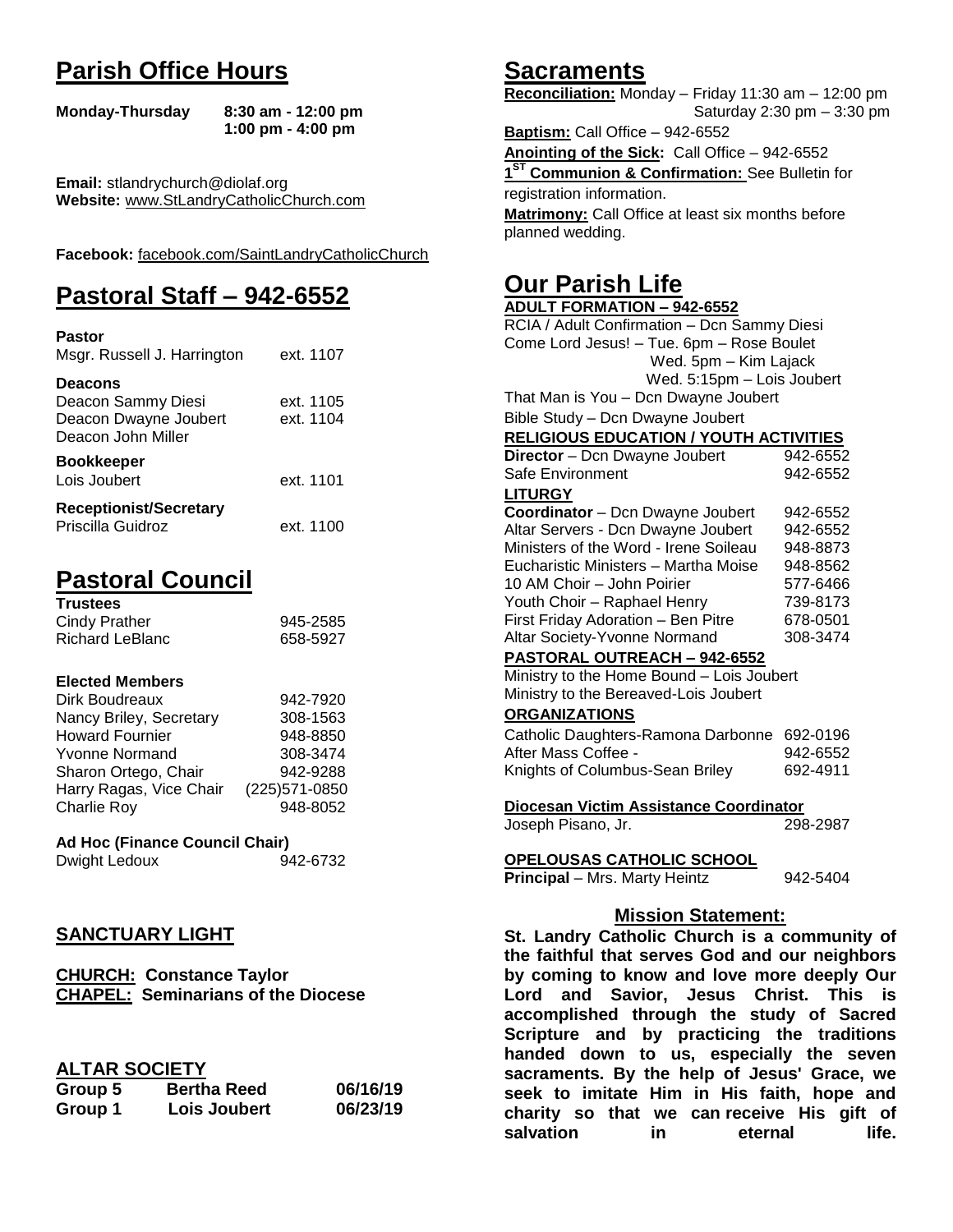**Volume 68, No. 24 –***Pentecost Sunday***– June 09, <sup>2019</sup>**

# *From the Desk of Msgr. Harrington…*

Pentecost is often referred to as the birthday of the church. It is the wondrous feast of when the followers of Jesus were filled with the Holy Spirit and sent forth out into the world. It is when the church received this tremendous gift of the Spirit of God and accepted her calling to spread the good news. No longer was the upper room the place to hide in fear and sorrow. No longer was the upper room a sanctuary of safety. It now becomes the sanctuary of the restless Spirit who pushes us away from security and urges us out into the world.

We have a beautiful stained-glass window in our sanctuary which depicts the splendor of Pentecost. Our Blessed Mother is centered among the remaining eleven apostles with her right arm lifted in invitation of blessing and mission. Tongues of fire appear on the heads of Mary and the apostles. Tongues of fire which represent the burning, passionate Spirit of God that sent them out, now sends us forth.

We claim our place as the church. We receive the Holy Spirit, the breadth of God. We spread the good news to the ends of the earth. We witness to the uncompromising love of the Father. We live a life that radiates the burning passion of God for His creation. The broken world comes to know this spirit through our accepting our mission as church, vessels of God's grace, conduits of God's Spirit.

The hunger that God has for the hearts of His children, the yearning that His extended arms have to hold His beloved creation tell of His wanting us to be enfolded in His embrace. His dynamic love for us so powerful it crackles within us and around us. God's love is real.

The love that the Father has for the Son is given to us as the Holy Spirit. This gift of the Father's love is to valuable not only to each of us, but also to the people we witness His love to. We embrace the Spirit to be able to share the Spirit. We say yes to God to be able to share God. Thus, the church thrives and lives.

Let us open our hearts to the wild and restless Holy Spirit. Let he fire of the Spirit teach us new languages, new ways to communicate the love that God has for us. Let us celebrate the birthday of the church.

\*\*\*

**A number of you have received texts from someone claiming to be me, asking for donations or for you to purchase gift cards. Please know that these texts are not from me or anyone associated with our church. I would never use a text to request funds for the church or for me personally. Actually, I would never ask for funds for me personally – or gift cards. Please disregard and delete any such texts. I am sorry that someone has tried to do this, but it is happening more and more. Always feel free to ask me or one of the staff members about any questionable texts or emails before you respond. I would hate to see any of you fall victim to these scams.**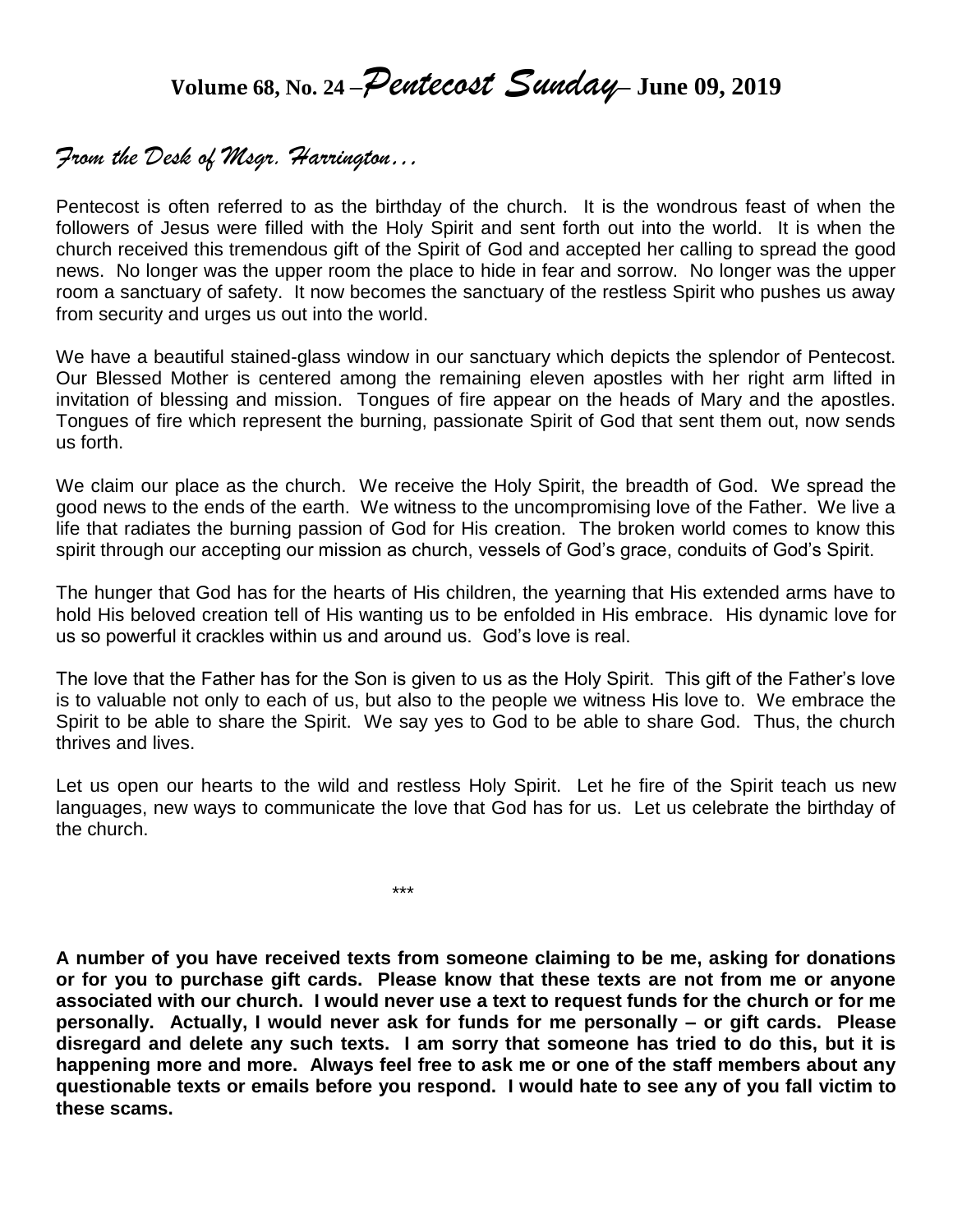## **POPE FRANCIS' INTENTIONS –**

**June - The Mode of Life of Priests.** That priests, through the modesty and humility of their lives, commit themselves actively to a solidarity with those who are most poor.

## **OFFERTORY COLLECTIONS –**

#### **June 02, 2019**

| <b>REGULAR</b>                  | \$8131.10 |
|---------------------------------|-----------|
| <b>GOAL</b>                     | \$9000.00 |
| Maintenance & Repair Fund       | \$2249.35 |
| <b>Bishop's Services Appeal</b> | \$10.00   |
| Poor / Needy                    | \$473.60  |
| <b>Maintenance Endowment</b>    | \$400.00  |
| <b>OCS Foundation</b>           | \$1.00    |

Thank You for Your Generosity!

#### **2nd Collection**

**06/09/19** – Bishop's Services Appeal **06/16/19** – OCS Foundation

#### **REMINDERS FOR THE WEEK**

**Sun. – 06/09**

- **Mon. - 06/10 6:30pm** Pastoral Advisory Council **5:45pm** Rosary @ Lafleur Monument
- **Tue. - 06/11 6:00pm** Come, Lord Jesus!

#### **Wed. - 06/12**

| 6:00am             | TMIY              |
|--------------------|-------------------|
| 5:00pm             | Come, Lord Jesus! |
| 5:15 <sub>pm</sub> | Come, Lord Jesus! |

- **Thu. - 06/13**
- **Fri. - 06/14 – Office Closed**
- **Sat. - 06/15**

**8:00am** Mass in **Valentin Hall**

### **READINGS FOR FAITH SHARING Pentecost Sunday**

**Acts 2:1-11** As on Sinai, the Lord descends in fire and wind.

**Psalm 104** "Lord, send out your Spirit, and renew the face of the earth."

**Rom 8:8-17** The Spirit calls the baptized to ministry for the common good. Those who are led by the Spirit of God are children of God. **John 20:19-23** On the first day of the week the risen Christ imparts the Holy Spirit.

The Holy Spirit will teach you everything.God comes to us and dwells in us through the Holy Spirit in different ways. The coming of the Holy Spirit is presented dramatically in Acts, as strong driving wind. In John's Gospel, the Spirit is given subtly, as a gentle breath. The gifts of the Holy Spirit are even more varied, as Saint Paul preaches. No matter how they are received or revealed, they transform our lives. Let us welcome the spirit into our lives and into our world.

### **PRAY FOR OUR SEMINARIANS**

| -Cade LeBlanc                     | St. Thomas More, Eunice                              |
|-----------------------------------|------------------------------------------------------|
| -Matthew Pitre                    | St. Thomas More, Eunice                              |
| -Michael Vidrine                  | St. John, Melville                                   |
| -Trey Fontenot                    | Sacred Heart of Jesus, VP                            |
| -Garrett Broussard                | OLOGC, LC                                            |
|                                   | Father, in your plan for our salvation you provide   |
|                                   | shepherds for your people. Fill your Church with the |
| spirit of courage and love. AMEN. |                                                      |
|                                   |                                                      |
|                                   |                                                      |

## **PRAY FOR A PRIEST EACH DAY**

| <b>Sunday, 06/09</b> | Fr. Francis Damoah, SVD        |
|----------------------|--------------------------------|
| <b>Monday, 06/10</b> | Fr. Hampton Davis              |
| Tuesday, 06/11       | <b>Msgr. Jefferson DeBlanc</b> |
| Wednesday, 06/12     | <b>Fr. Michael DeBlanc</b>     |
| Thursday, 06/13      | Fr. Edward Degeyter            |
| <b>Friday, 06/14</b> | Fr. Michael Delcambre          |
| Saturday, 06/15      | <b>Fr. Mark Derise</b>         |

Eternal Father, we lift up to You, these and all the priests of the world. Sanctify them. Heal and guide them. Mold them into the likeness of Your Son Jesus, the Eternal High Priest. May their lives be pleasing to You. In Jesus' name we pray. AMEN

### **AFTER MASS SOCIALS**

**Each Sunday, following the 8am and 10am Masses we gather in the South Sacristy of the church for coffee & donuts and FELLOWSHIP! Everyone is welcome! Please use the outside entrance near the southeast corner of the church. Please do not enter through the sanctuary. Please NO FOOD in any other area of the church.**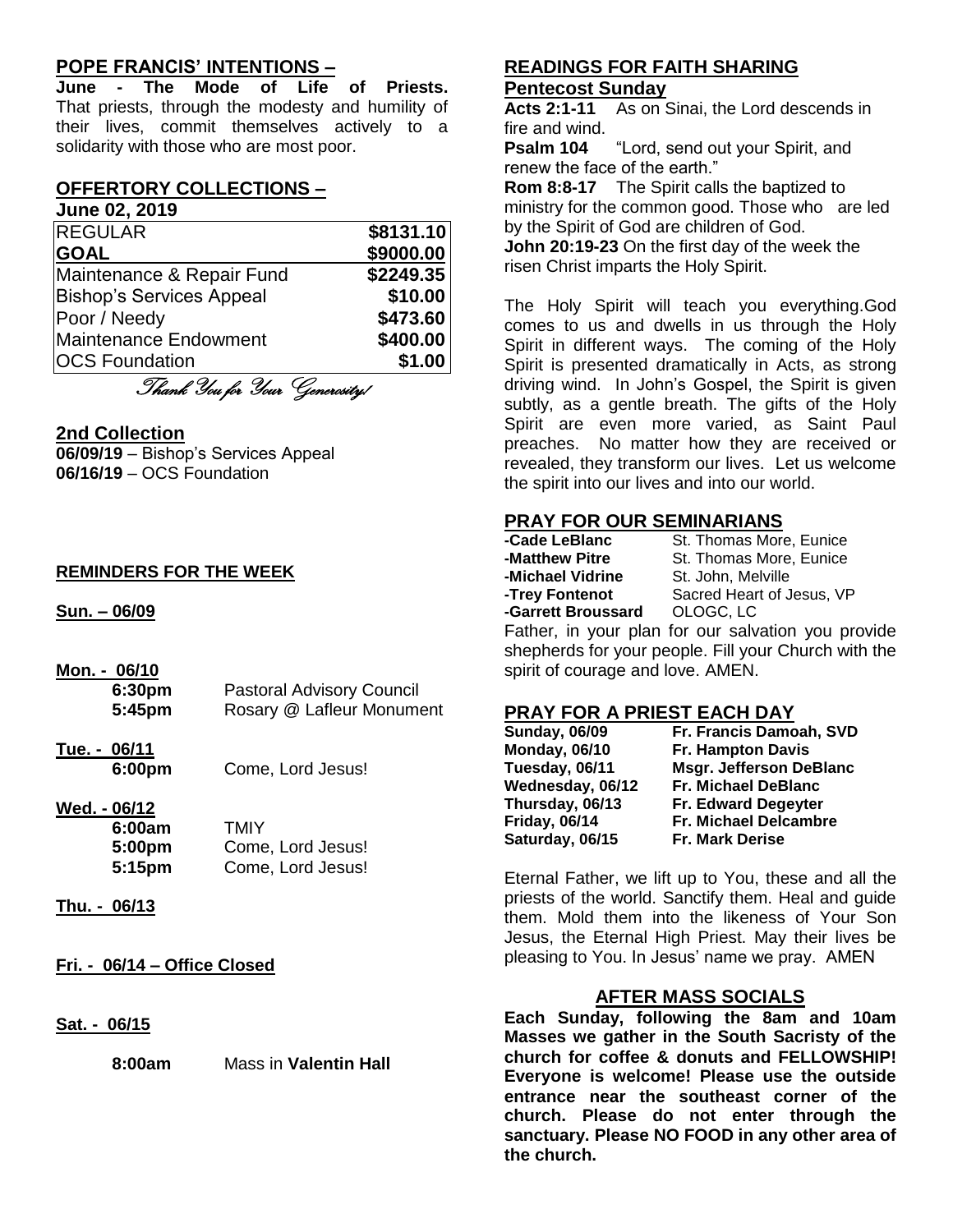## **MASS INTENTIONS**

### **Saturday, June 08**

**4:00pm** Billie, Derbes & Hilda Soileau; Barbara Burleigh Thibodeaux; Norris Leger,Toby & Winnie Lalonde & Family; Carolyn M. Bertrand; Wayne, Jeanette & Jonathan Lalonde; James Gerald Fruge (BD); Leonce Lalonde Jr.; Come, Lord Jesus Groups; The Sick & Dying; Murphy Allen Lanclos, Sr.; Madelyn McKinney; Robert (Bob) Chachere **Sunday, June 09**

**08:00am** Bernel, Arthur & Eva Fontenot; Youle, Therese & John Ray Fontenot and Martin J. St. Amand; James & Jimmy Robin and Deceased Families; M/M John, John Jr., Jacob & Michael FaKouri; Darold Thibodeaux; Thomas Jacque Artall (BD)

**10:00am** Drucella F. Harper; M/M Emillian Bodin & Joyce Lagrange; Malcolm "Slick" & Margaret Martin; Patricia S. Woodson; M/M Lee Martin, Jon Martin & Loray Martin Bertrand & Rita Darby; Lawrence & Beatrice Sylvester Family; Lee & Beverly Faul & Mark Capone Jr.; Souls in Purgatory; Irl White & Hazel White Hollier; Dorothy "Dot" Prejean, Robin, Rozas, Nezat; The Sick & Dying; Lawrence Kelly & Darius & Zetta Deville; William "Billy" H Jarrell, Jr.; Gabrielle "Gabby" LaJack; M/M Stanley Vige; Stephen Taylor; Special Intentions; Anna Lee Dupre; Joyce & Baby Ortego; Fields & Voitier Families; Harriet H. Doucet; Beverly Claire Hebert Nash; Neal Whipp; M/M J. Y. Bordelon, Sr.; Guise Tran Ho

**5:00pm** St. Landry Church Parishioners **Monday, June 10**

**12:05pm** Drucella F. Harper; William & Thelma C. Lavergne; Junior, Loretta (BD) & Stephen Hargroder; Souls in Purgatory; The Sick & Dying; M/M J.Y. Bordelon, Sr.

### **Tuesday, June 11**

**12:05pm** Souls in Purgatory; The Sick & Dying; M/M J. Y. Bordelon, Sr.

### **Wednesday, June 12**

**12:05pm** Father Joe Breaux; The Sick & Dying; Souls in Purgatory; Dr. Merrick Wyble; M/M J. Y. Bordelon, Sr.

### **Friday, June 14**

**12:05pm** Yvonne Littell (DA); M/M J. Y. Bordelon, Sr.

### **Saturday, June 15**

**8:00am** M/M J. Y. Bordelon, Sr**.**

## **PRAYER INTENTIONS**

Rena Mae Angelle, Dannie Ardoin, Brenda & Dennys Baird, Camden Barnard, Victoria Barron, Addi Baquet, Eric Baquet, Mona Bernard, Rada Bono, Derek Bourque, Connie Benoit, James Buford Bergeron, Paula Bienvenu, Robert Bienvenu, Marty Billeaudeau, Randy Bordelon, Ricky Bordelon, Alexandra Boudreaux, Mildred D. Boudreaux, Joan Brady, Judy Smith Briscoe, Eden Broussard, Pat Burleigh, Nico Campbell, German Cardoza, Kermit Christ, Ronnie Collette, Liz Constantino, Betty Cormier, Leroy Darbonne, Glenda G. Darbonne, Francis "Flossie" David, Donald Dean, Angie Dejean, Rose DeKerlegand Barbara Dopson, Lee Dubuc, Wanda Dupre, Glyn Durio, Willie Mae Emonet, Johnny Fontenot, Brandon Fuselier, Glenda Gaudet, Albert Going, Robert Going,Jr., Sarah Groth, Rita Guidroz, Amelia Guillory, Gabrielle Hanson & Family, Norma Hargroder, Jeanette Harville, Carol Hebert, Scott Hebert, Eva Herbert, Corrace Hollier, Rosalie Jackson, Bryan Fontenot, Linda L. Fontenot, Merci Janise, Jo Ann Jones, Leon Khan, Virgie Lanclos, Lisa Leblanc, Jenny Ledoux, Ronald Leger, Paul Leleux, Cassandra Marceaux, Malcolm Marcus, Kathy Martin, Verna Martin, Heather E. Matt, Sidney Matt, Barbara Micheal, Marguerite Miller, Ed Moise, Taylor Morales, Glenda Moreau, Julia Ortego, Gene Paillet, Mary Paillet, Elliot Pavlovich, Keith Pavlovich, Glenda Pitre, Michelle Poulet, Butch Richard, Gerald Roy, The Keith Richard Family, Geneva Scallon, Pap Roy, Jason Sonnier, Clara Smith, Elaine Soileau, Ronald Speyrer. Andrew Stelly, Audrey Stelly, Becky Sylvester, Richard Tatman, Ervin Thibodeaux, Margaret Thibodeaux, Claire R. Venable, Brett Walker, Augustine Wilson, Brad Woodel, Evelyn Wyble, Caleb Zachary

**(It is diocesan policy that we must have permission from any individual that is to be placed on the list of intentions prior to their name being listed.)**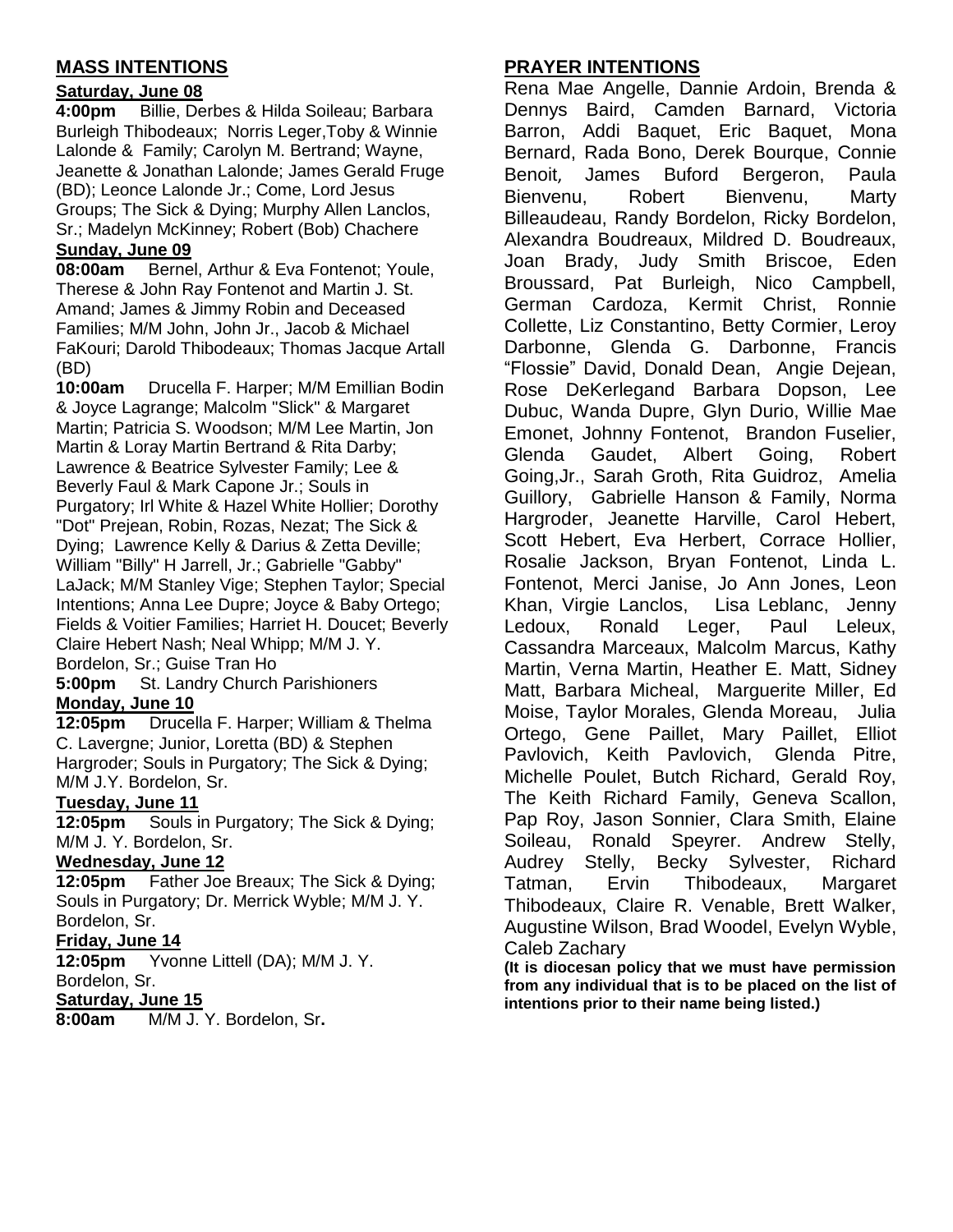## **SUMMER TRAVELS?**

**Don't miss Sunday Mass simply because you are on Summer Vacation… Visit [www.masstimes.org](http://www.masstimes.org/) to find the Mass that best fits your schedule ANYWHERE in the U.S.**

## **RE: 2nd COLLECTIONS**

**Effective immediately, a second passing of the baskets will be taken ONLY on weekends where the scheduled collection is for one of the following:**

- **Maintenance & Repair Fund (1st weekend of every month.)**
- **Bishop's Services Appeal (2nd weekend of every month.)**
- **OCS Foundation (3rd weekend of every month.)**

**Envelopes for ALL OTHER offerings should be placed in the first collection basket on the appropriate date.**

#### **SUMMER BIBLE CAMP!**

**The St. Landry Church Summer Bible Camp**  (VBS) will be held from June  $24^{th}$  –  $28^{th}$ . **Registration forms are available in the Valentin Hall Office during regular hours. The deadline to register is June 10th . Anyone interested in volunteering to help with the camp, please contact Deacon Dwayne Joubert.** 

### **ADULT CONFIRMATION**

**Congratulations to the five adults who received the sacrament of Confirmation this weekend during our Saturday anticipated Mass for Pentecost. May the Holy Spirit guide them in all that they do!**

### **ALTAR SOCIETY**

**The Altar Society meets on the second Monday of every month at 5:15pm in Valentin Hall. We are always welcoming New Members to be a part of our mission to assist in beautifying our church for the sacred liturgies. Our next meeting will be in September! (Summer Break!) For more information call Yvonne Normand @ 337-308-3474 or Janis Courvelle @ 337-789- 0971.** 

#### **ALTAR SERVERS**

**We are always looking for more young people who desire to serve our Lord in this very important ministry! All Students who have made their 1st Holy Communion through HS are invited to become servers… Parents contact Deacon Joubert for more information.**

#### **MUSIC MINISTRY**

**We are always looking for new voices to enhance our ministry of liturgical music! If you feel called to share your talents in this capacity, call one of our choir directors – JP Poirior (337) 577-6466 or Rafael Henry (337) 739-8173, or call the parish office and someone will get with you!**

#### **KNIGHTS of COLUMBUS**

**The Knights of Columbus, Council #1173 meets on the second Thursday of each month. Call Sean Briley (337) 692-4911 if you are interested in joining.** 

### **PASTORAL ADVISORY COUNCIL**

**The "Pastoral Advisory Council" - formerly known as the Parish Council – meets monthly. Members serve for terms of two years. This entity is made up of a combination of elected and appointed positions as serves as the Pastor's "sounding board" as well as offers "advice" to him on behalf of the congregation. There are two terms currently up for election. If you or someone you know might be interested in serving our parish in this capacity, please submit your name to either Msgr. Harrington or Deacon Joubert. The elections will be held in July.**

### PRAYER FOR HURRICANE SEASON

O God, Master of this passing world, hear the humble voices of your children. The Sea of Galilee obeyed your order and returned to its former quietude; you are still the Master of land and sea. We live in the shadow of a danger over which we have no control. The Gulf, like a provoked and angry giant, can awake from its seeming lethargy, overstep its conventional boundaries, invade our land and spread chaos and disaster. During this hurricane season, we turn to You, O loving Father. Spare us from past tragedies whose memories are still so vivid and whose wounds seem to refuse to heal with the passing of time. O Virgin, Star of the Sea, Our Beloved Mother, we ask you to plead with your Son in our behalf, so that spared from the calamities common to this area and animated with a true spirit of gratitude, we will walk in the footsteps of your Divine Son to reach the heavenly Jerusalem where a storm-less eternity awaits us. Amen.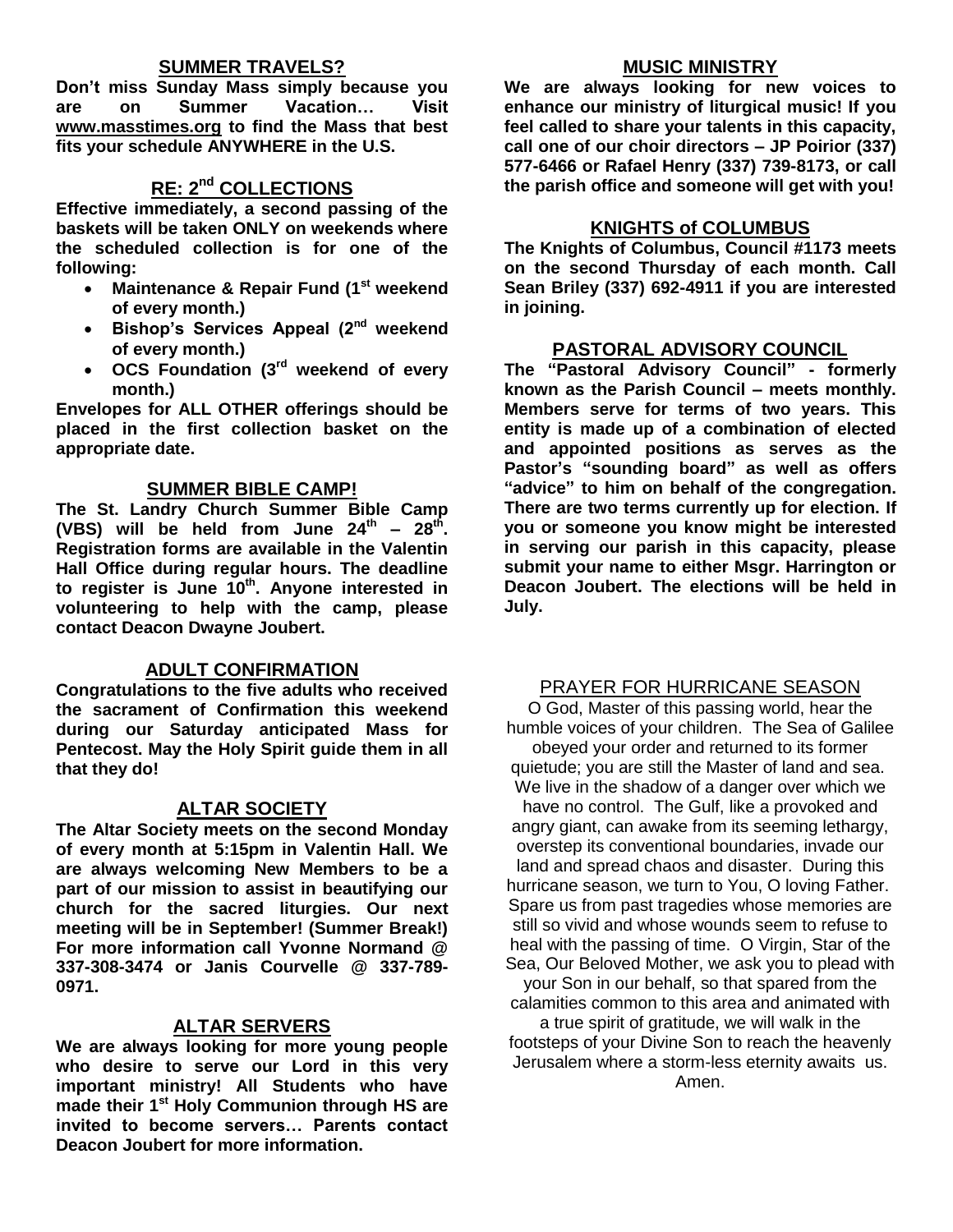## **EXTRA – ORDINARY MINISTERS**

#### **June 15/16**

**Saturday – 4:00pm** 

**Altar Servers:** Broty & Katie Stelly **Extra-ordinary Ministers of the Eucharist:**  Carl & Nelda Villery, Charlie Roy, Linda Palmer, Derek Faust

**Reader:** Carl Graffagnino

#### **Sunday – 8:00am**

**Altar Servers:** Leigh Labrie, Beau & Ethan Stelly **Extra-ordinary Minister of the Eucharist:** Beth Stelly, Jane Roth, Rose Mariani **Reader:** Debbie Fay

#### **10:00am**

#### **Altar Servers**: Noah & Rylee Labruyere, Mia Fuselier **Extra-Ordinary Ministers of the Eucharist:**

Paul Briley, Cynthia Guidry, Cindy Prather, Beverly Bernard

**Reader:** Joshua St. Cyr, Dawn Blumrich **5:00pm** 

**Altar Servers:** Sarah Ortego

**Extra-ordinary Ministers of the Eucharist:** Marcelle Abshire, Jane Savoy, Kim Lajack, Emily **Thibodeaux** 

**Reader:** Mercy Jannise

## **OCS CORNER**

**The Junior High Viking Awards were presented to an outstanding boy and girl in 8th grade as voted on by their peers who exemplify academic excellence, involvement in school activities, good moral character, respect and compassion for others. Congratulations to John Michael Jarrell and Gracie Carriere for their Christ-like characteristics!**

**High school juniors selected for this summer's American Legion Boys and Girls State, premier leadership development program in the state, were girls Katie Wagley, Emily Briley, and Lora Charles and boys Noah LaBruyere, Myles Lynch, and Grant Larcade. What an honor for this memorable experience!**